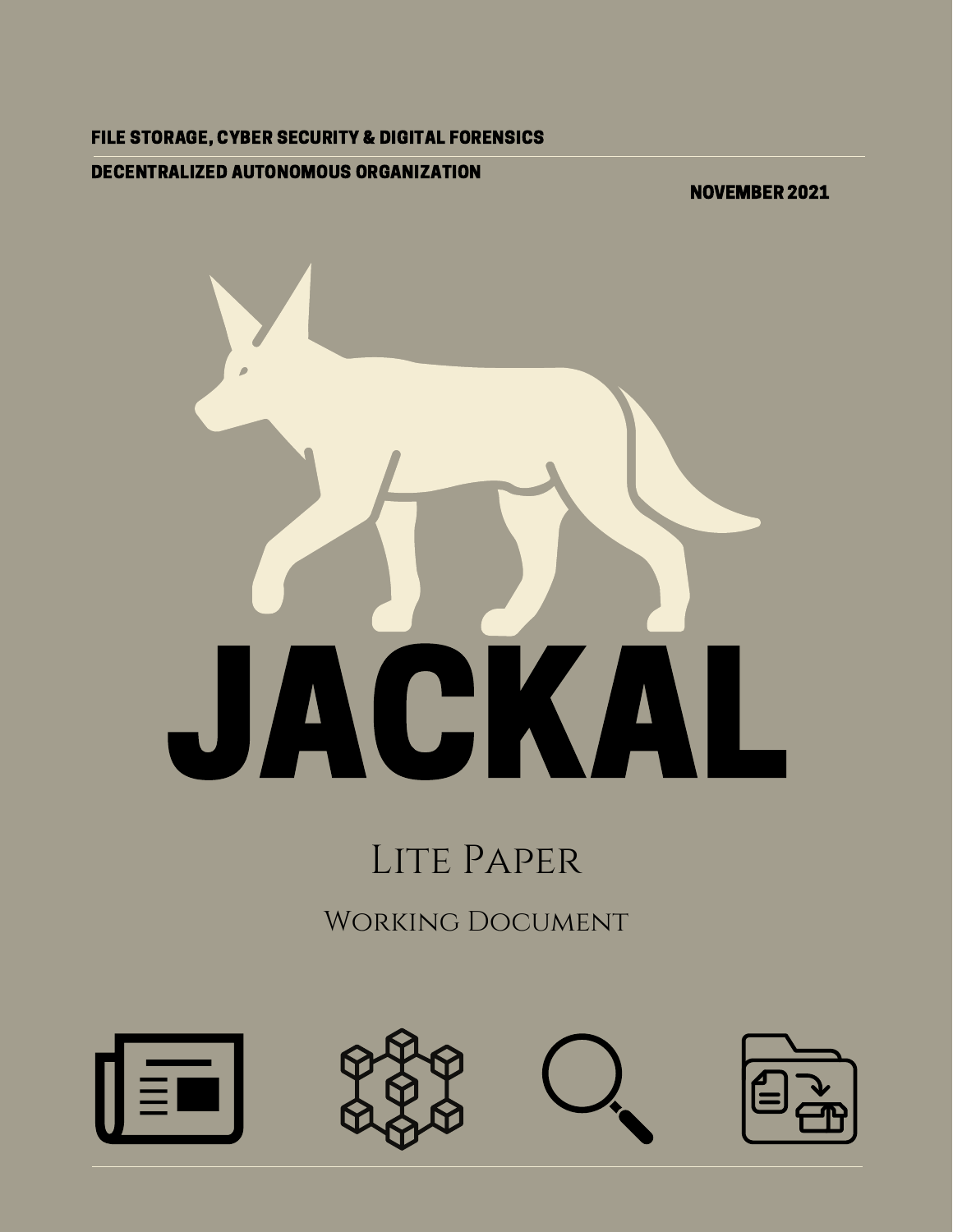# INTRODUCTION

#### JACKAL File Storage & Evidence Capture Tool

JACKAL aims to be the most secure and transparent way to capture, store, and manage digital files. Using industry-leading digital forensic practices paired with blockchain technology, decentralized file storage, Secret Network, and the Pylon Protocol, JACKAL is in a class of its own.

#### JACKAL-DAO

JACKAL is managed by a Decentralized Autonomous Organization known as JACKAL-DAO, which aims to attract a community of OSINT researchers, journalists, cyber security analysts, digital forensic specialists, forensic accountants, lawyers, and investigators.

The DAO uses a decentralized governance structure and aims to be a friendly community of contributors proud to make the world a safer and secure place by investigating and probing various subjects.

JACKAL-DAO contributors, service providers, and investors will earn rewards from the revenues generated from the JACKAL Tool and JACKAL Professional Services. These rewards will be paid out in the \$UST cryptocurrency or other stable coins.

## PURPOSE

The purpose of this whitepaper is to provide a clear and concise understanding of the vision, responsibilities, and operability of JACKAL and JACKAL-DAO.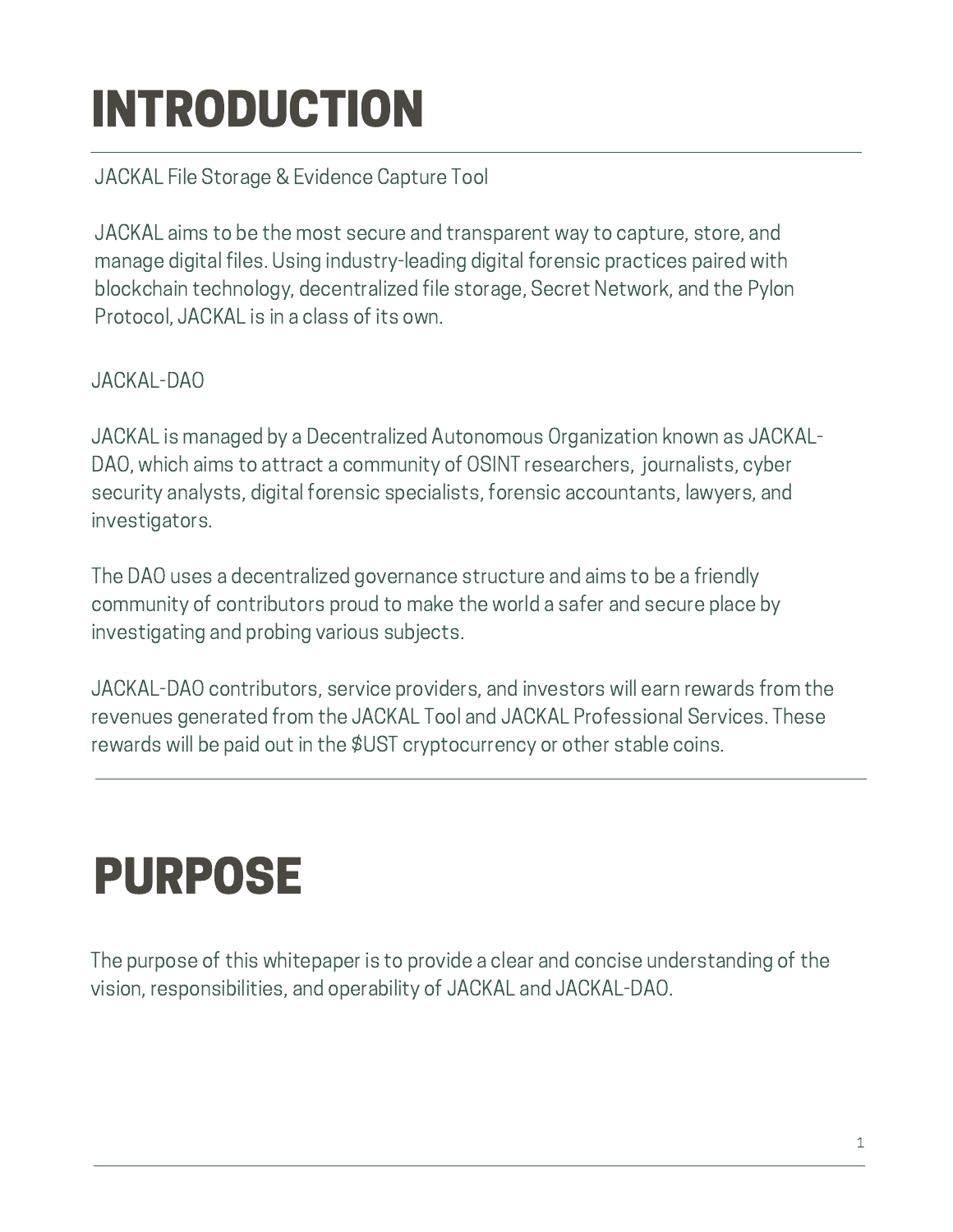## FOUNDERS

#### CORE TEAM



Founder and CEO Patrick Dunlop



Founder and CTO Marston Connell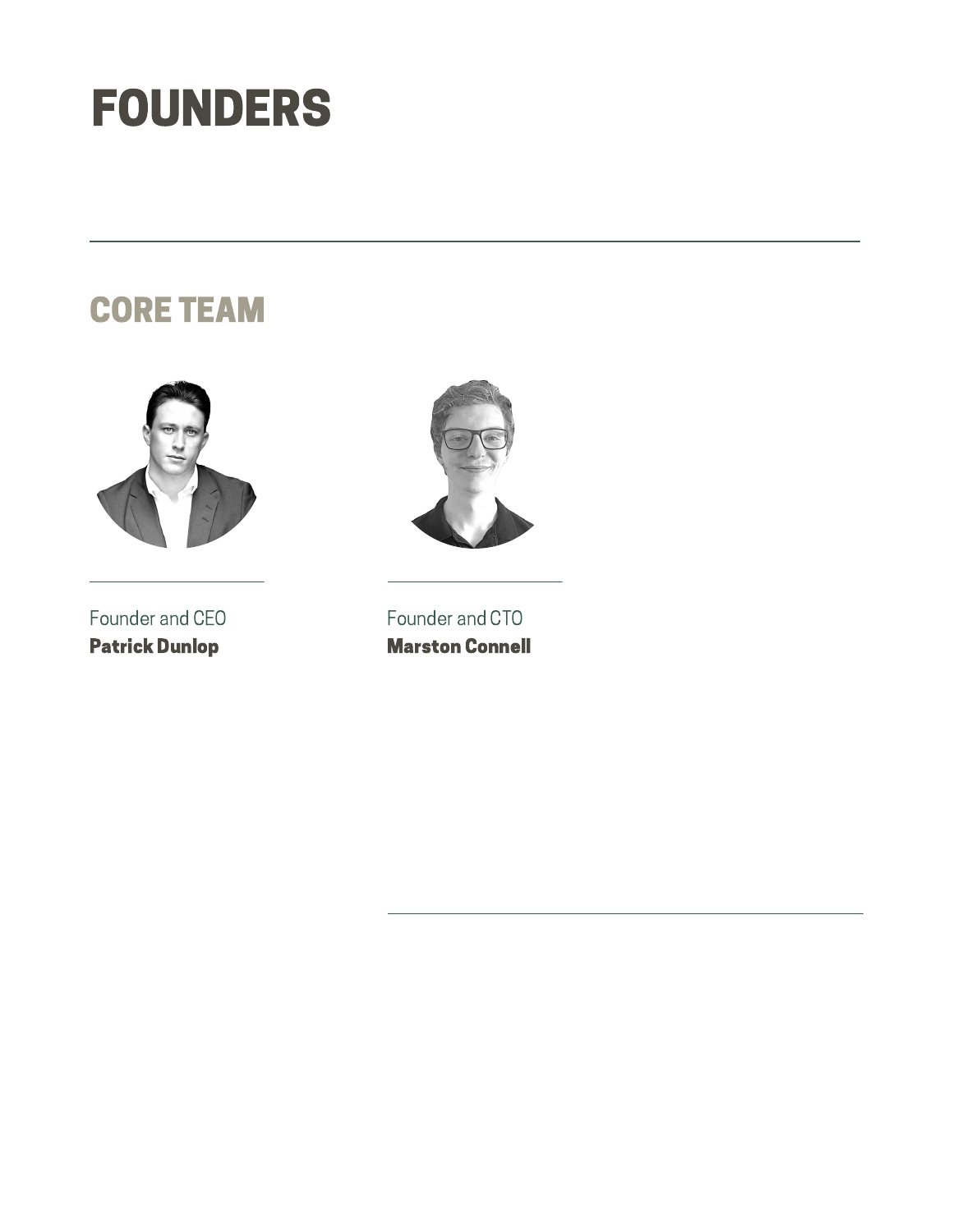# MEET JACKAL

The present version of JACKAL generally relates to a system and method to securely and transparently capture or upload, store, and manage digital files using blockchain technology that meets the digital forensic industry standard from every jurisdiction globally. JACKAL provides decentralized file storage and uses the secret network for an increased security posture to protect the digital files of JACKAL users.

The JACKAL team believes that JACKAL will provide social benefits of transparency regarding the current state of file storage, digital evidence tampering and disinformation. Additionally, in any legal proceeding, whether civil or criminal, the secure and transparent capture and management of digital evidence is an essential element for parties and decision-makers to resolve the issues in the proceeding.

The future use cases and features of JACKAL will be under complete control of the decentralized organization JACKAL-DAO through a voting governance structure and protocols.

#### And for JACKAL clients, the best part is, JACKAL products and services are fee-less with payments via yield.

With the Defi Pylon Protocol, JACKAL earns revenue while providing a no-fee service where our customers deposit base capital that is entirely untouched and entirely retrievable at any time.

To read more about the Pylon Protocol and how JACKAL earns revenue;

Go to: https://www.pylon.money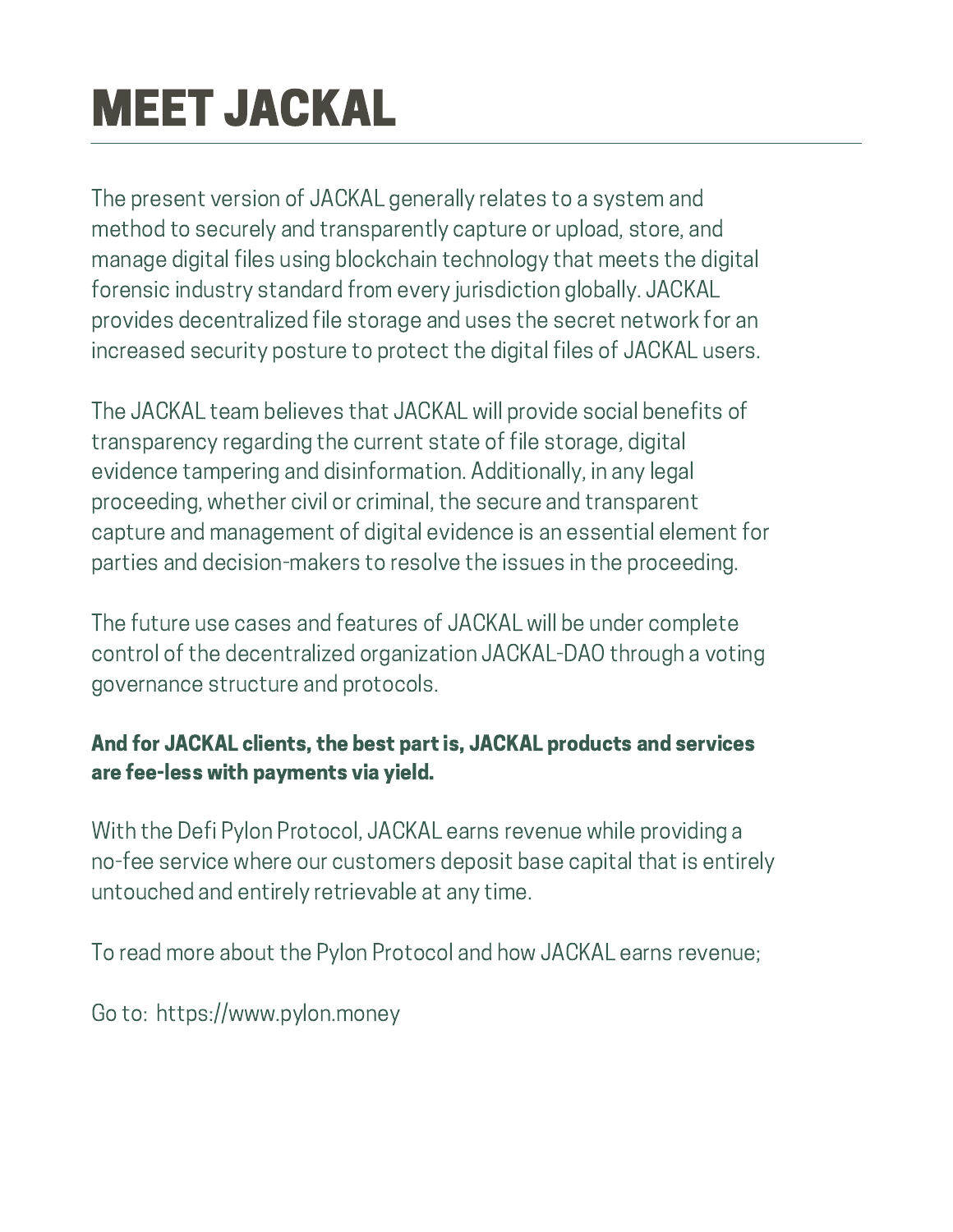# ACTIVITIES OF JACKAL-DAO

### CASE STUDIES & INVESTIGATIONS

With the JACKAL community of diverse professionals and hobbyists, JACKAL-DAO aims to investigate and advance the narratives on various subjects that could include the following topics.

- Organized Crime
- Cyber Crime
- Major Conflicts
- Human Trafficking
- Crimes Against Humanity
- Major Thefts & Frauds
- Missing Persons
- Disinformation Vetting

Submitted articles and case studies will be published based on a DAO vote. Authors of published content will be rewarded with \$UST stable coin and/or \$JKL governance token.

#### CONTENT

As a collective, JACKAL-DAO aims to produce news articles, case studies, guides, podcasts, videos, and learning material. Submitted content will be published based on a DAO vote. Authors of published content will be rewarded with \$UST stable coin and/or \$JKL governance token.

#### TRAINING

JACKAL-DAO plans to roll out training opportunities in OSINT Investigations, Blockchain Investigations, Digital Forensics, Cyber Security, etc., for JACKAL members and contributors. Offered training topics and training providers will be based on a DAO vote. Training providers will be rewarded with \$UST stable coin and/or \$JKL governance token.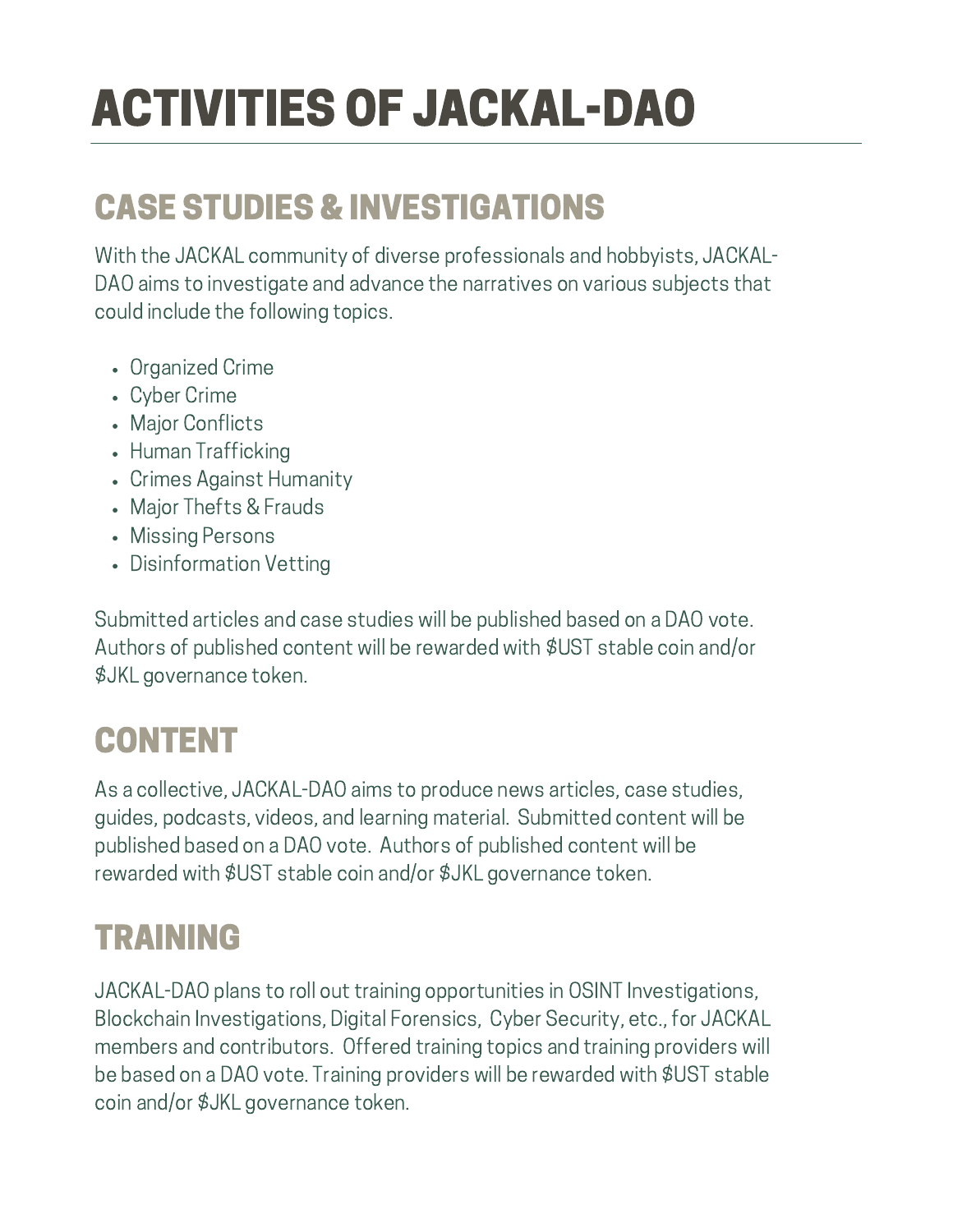# ACTIVITIES OF JACKAL-DAO

#### PROFESSIONAL SERVICES

JACKAL-DAO plans to offer professional services through Pylon Protocol payments. Future professional services will be determined by DAO vote and may include the following.

- Digital Forensics
- Ransomware Incident Response
- Cyber Security Audit
- Advisory Services
- Digital Privacy Audits
- Forensic Accounting
- Open Source Intelligence
- Executive Vetting
- Cryptocurrency Recovery Investigations
- SOC Monitoring
- Ethical Hacking

All JACKAL-DAO clients will be vetted by a governance vote.

#### **SCHOLARSHIPS**

JACKAL-DAO aims to provide scholarships for JACKAL contributors and members to pursue certifications in cybersecurity, forensics, and other IT certifications of their choosing.

### CONTRIBUTOR BENEFITS

JACKAL-DAO will provide contributor benefits in various forms that a future governance vote will determine. Some benefits may include the following.

- Decentralized insurance
- DAO matched savings
- $-$ Ftc.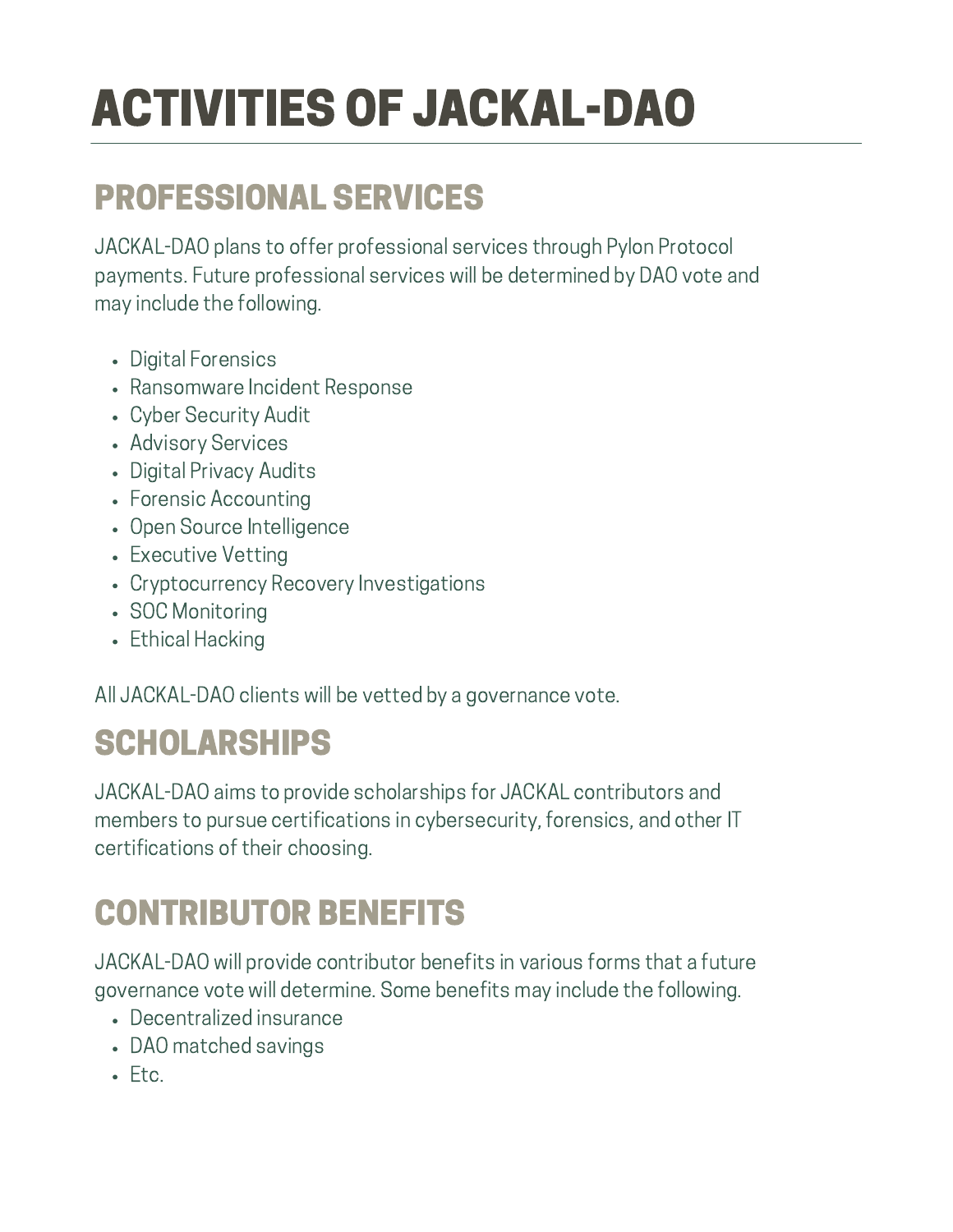# ACTIVITIES OF JACKAL-DAO

#### FUNDING & PARTNERSHIPS

JACKAL-DAO aims to secure funding and partnerships in the form of retrievable \$UST deposits to increase our capacity and scale our research capabilities, services, and product features. This will be conducted using the Pylon Payments protocol, and all DAO funding, along with DAO revenue, is managed from a secure multi-signature wallet.

JACKAL will not accept funding or contributions from national governments and will not allow any funding relationship that will constrain JACKAL-DAO from condemning any bodies that provide funds or impact our editorial independence.

#### IN-KIND DONATIONS

JACKAL-DAO welcomes in-kind contributions of software, hardware, and access to third-party tools or resources. JACKAL will not accept in-kind donations that will constrain JACKAL-DAO from condemning any bodies that provide funds or impact our editorial independence.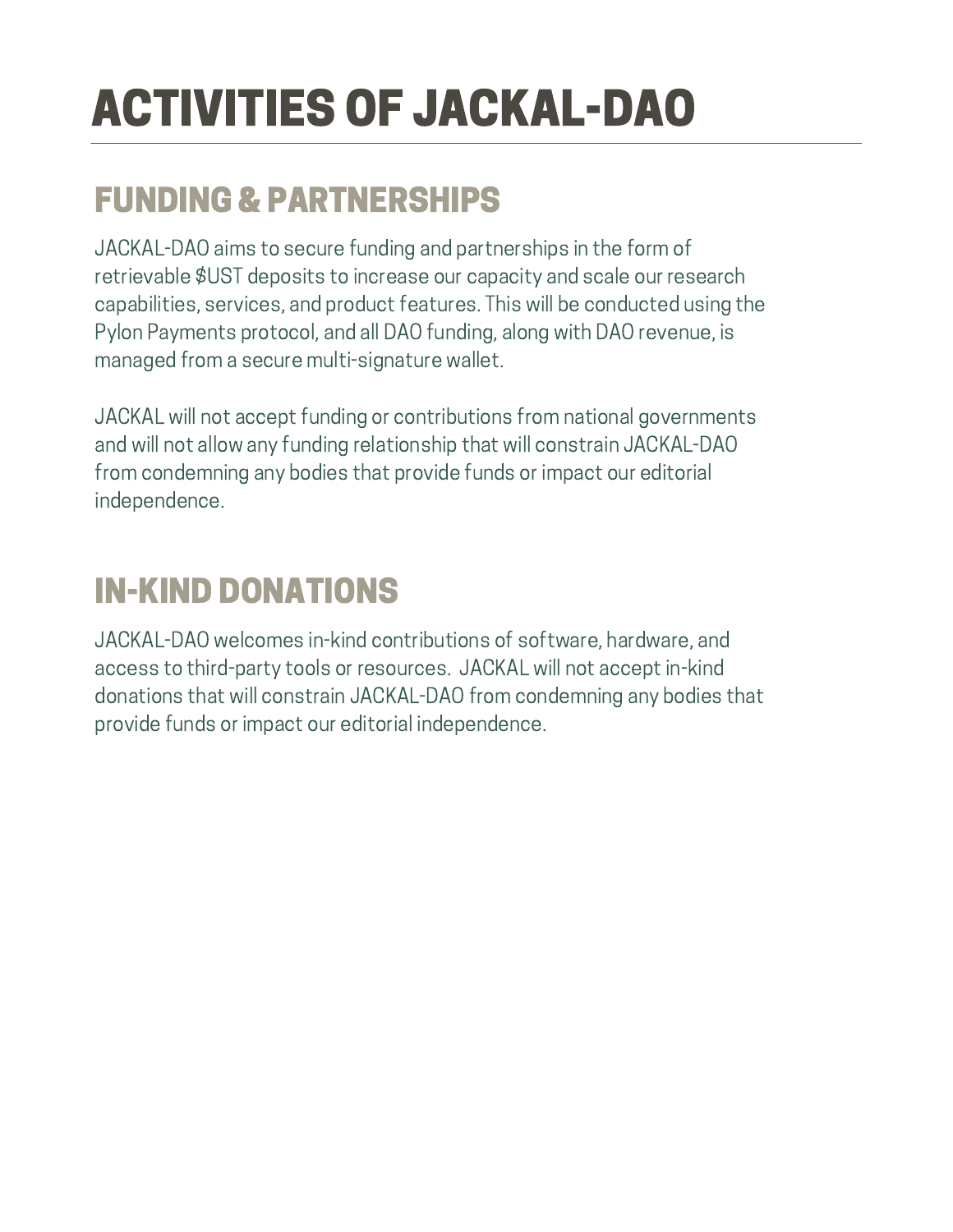JACKAL products and services are under the control of JACKAL-DAO and maintained by JACKAL's native governance token \$JKL.

\$JKL is used at each level of governance, representing a financial stake and voting power. \$JKL has a fixed supply that will not grow unless the governance votes on a decision to the contrary in the future.

\$JKL tokens can be acquired in the following ways;

- Primary Issuance
	- Provided by the JACKAL team directly to potential governors.
- Secondary Markets
	- \$JKL can be purchased and sold on secondary markets
- DAO Rewards
	- \$JKL can be acquired through excellence in a variety of ways previously stated.
- Governance Participation
	- Staking \$JKL tokens and being active within the DAO.
- Meta-economic rewards
	- Liquidity provision on automated market makers and other DeFi entities.

With a long-term perspective, DAO governors will ultimately drive the direction of JACKAL development. Areas of focus may include;

- Economic revisions
- Feature releases of products and services
- Governance structure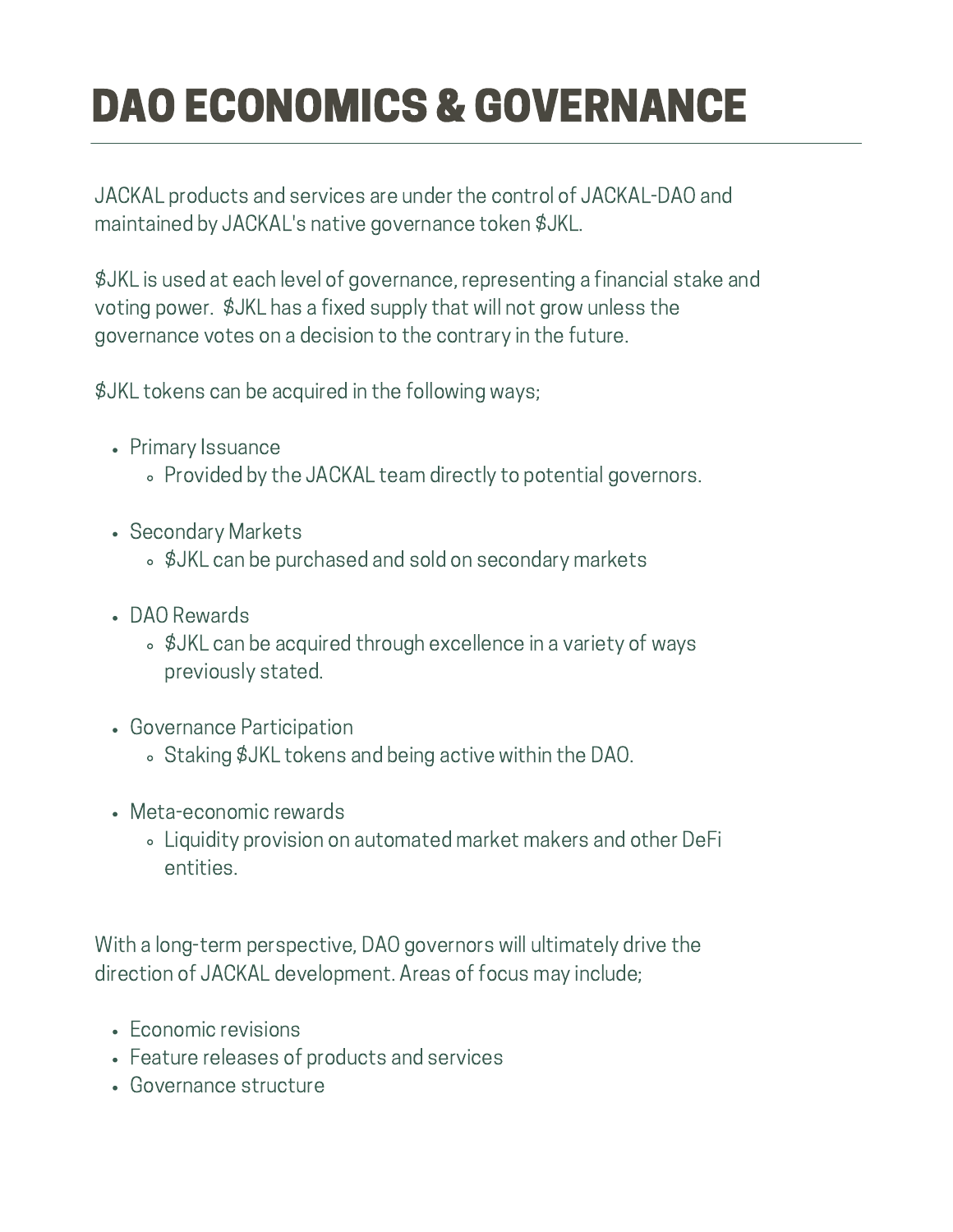### \$JKL TOKEN ISSUANCE

JACKAL will use the Pylon Gateway launchpad for a lossless investment into the JACKAL DAO. There will be 1,000,000,000 \$JKL tokens minted in aggregate. Distribution of supply will occur in multiple phases scheduled at different dates for diverse purposes. Allocation is as follows.

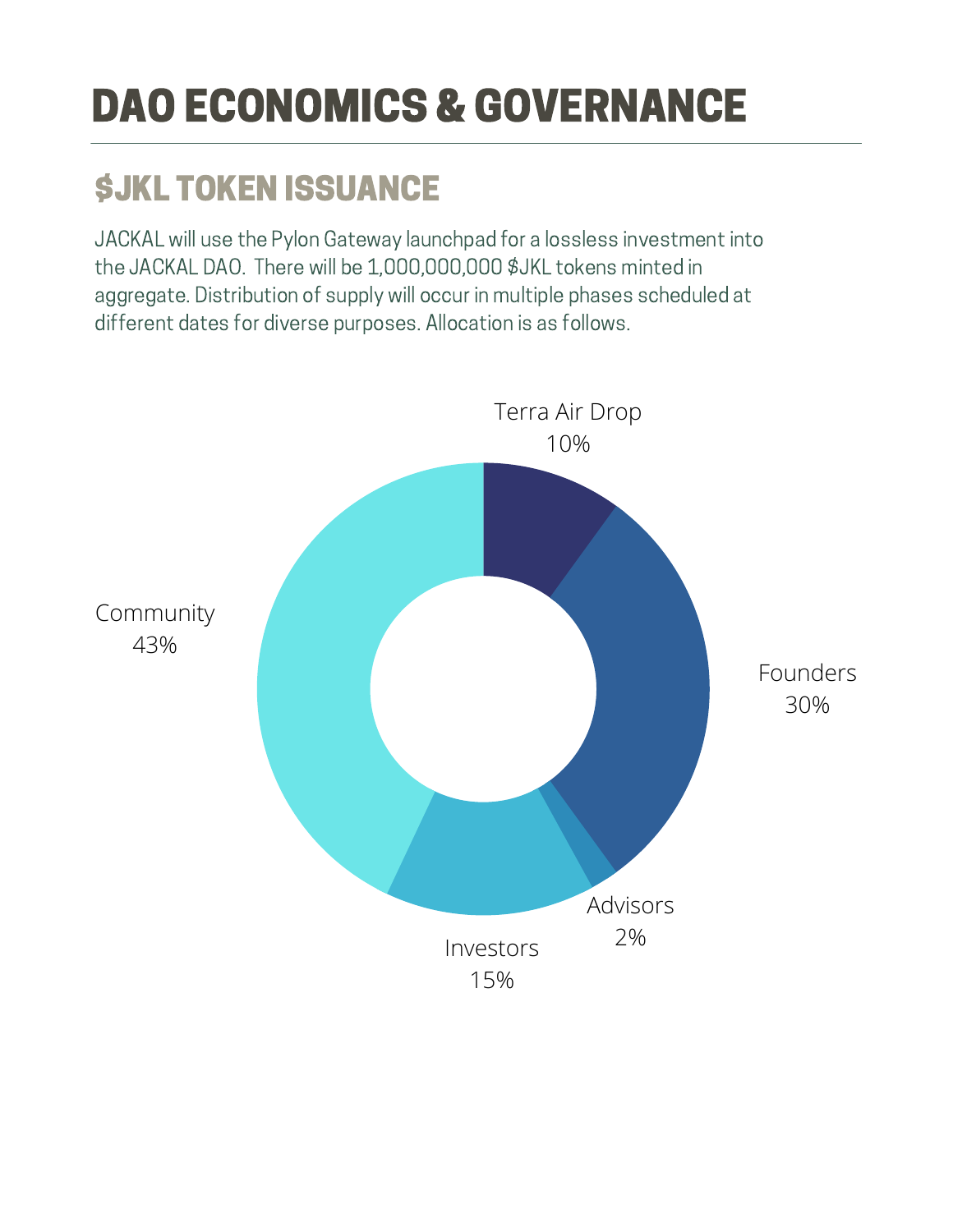### FOUNDERS

Members of the founding team will have a 3-year vesting schedule with the first vesting DATE TBD.

#### ADVISORS

Advisors will have a 3-year vesting schedule with the first vesting DATE TBD.

#### SEED INVESTORS

Seed investors will have a 3-year vesting schedule with the first vesting DATE TBD.

### **COMMUNITY**

\$JKL token will be distributed to the DAO community members through various community programs governed by the JACKAL-DAO and network token rewards from vault strategies, staking, liquidity mining opportunities.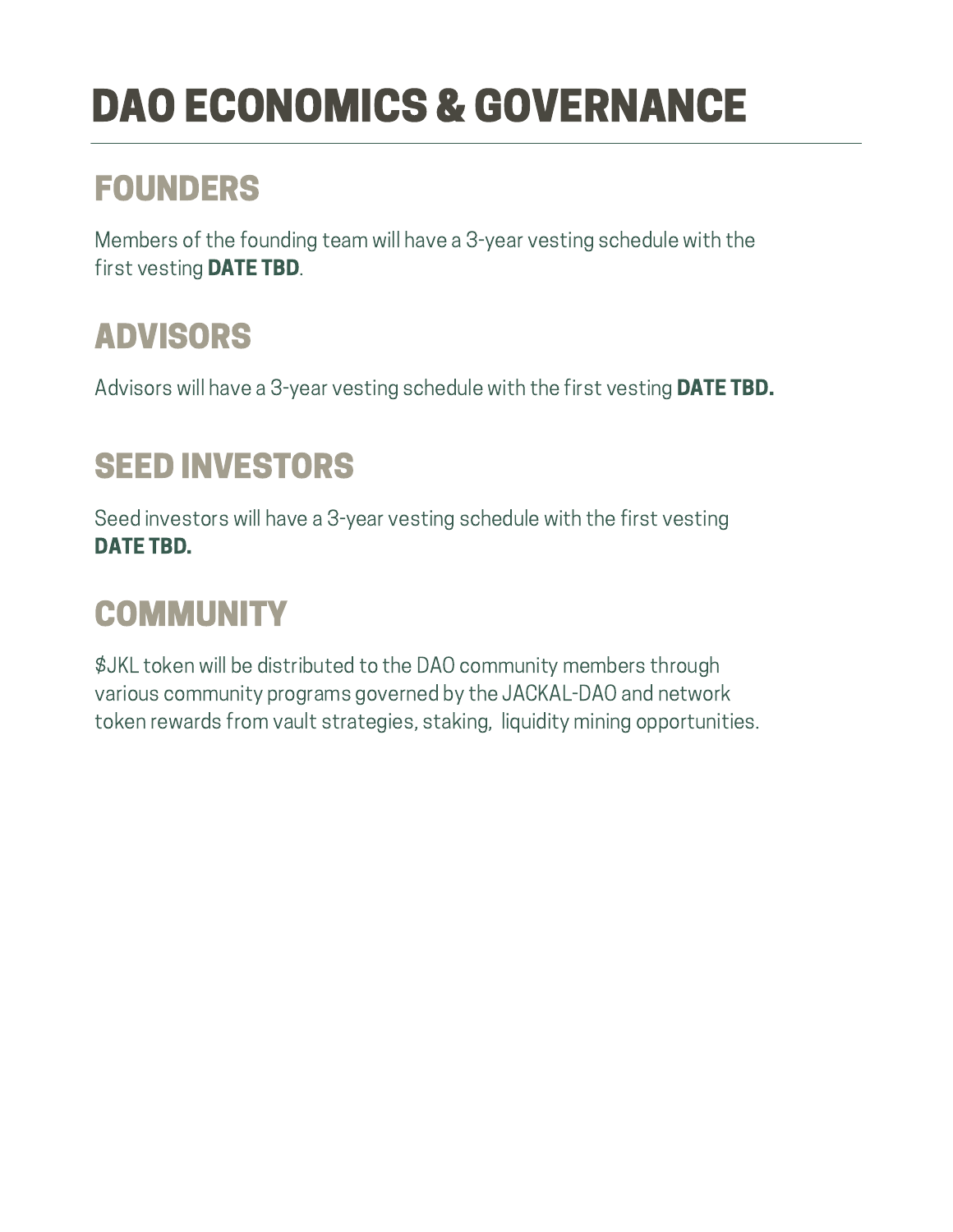#### EARLY GOVERNANCE

The founders and advisors of JACKAL will be the earliest participants of the DAO. This will gradually grow to consist of investors, DAO contributors, and DAO service providers.

#### GOVERNANCE, PROPOSALS & VOTING

JACKAL DAO proposals and voting will likely be related to the following topics.

- Technology implementation
- Products & projects
- Token distribution
- JACKAL development
- Governance structure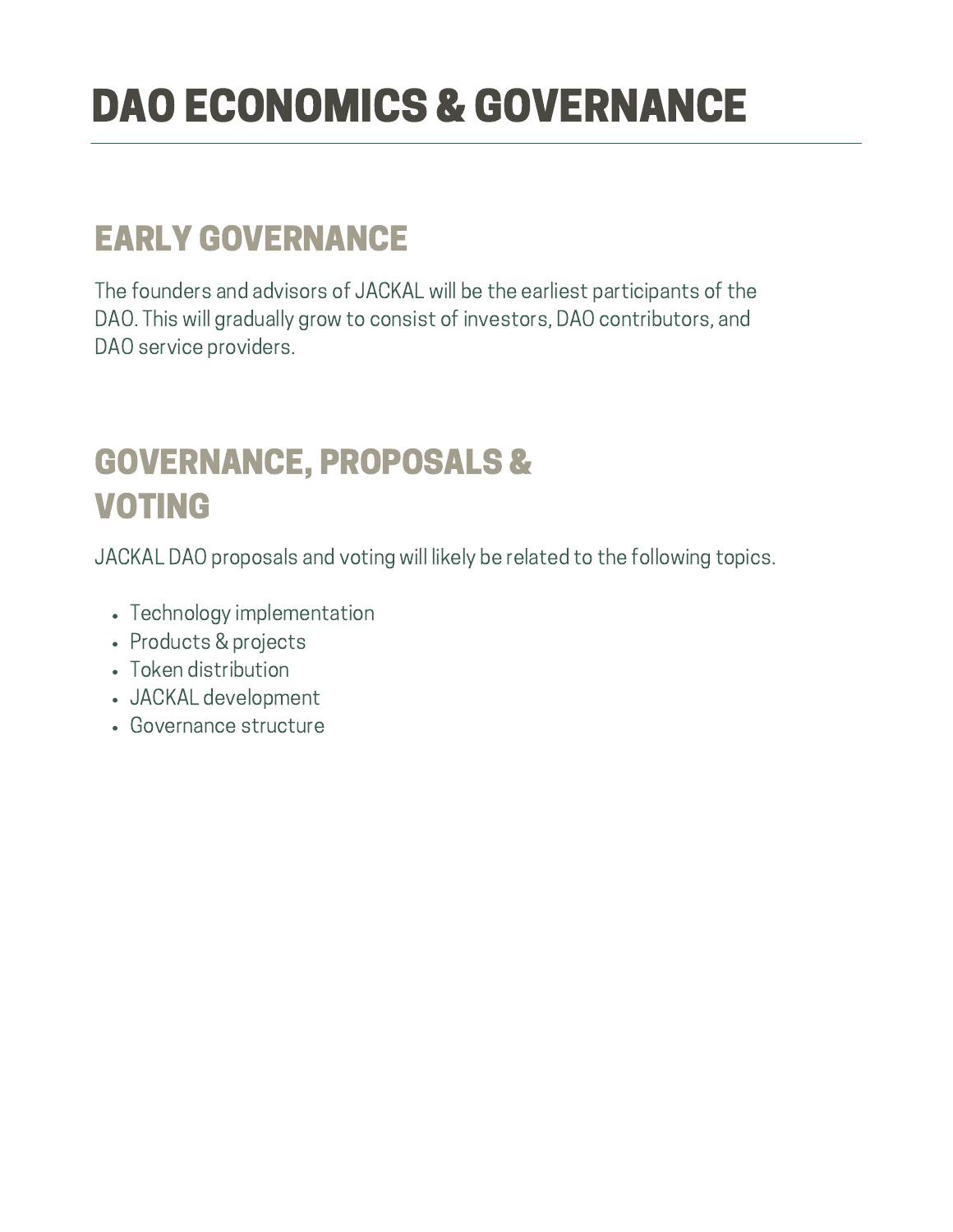#### DISTRIBUTION OF REVENUE

JACKAL-DAO will be responsible for the distribution of funds from the JACKAL wallet on an ongoing basis. As a genesis distribution structure, the founding team has created the following distribution of revenue paid to the JACKAL wallet in \$UST from the yields generated with the Pylon Payment system.

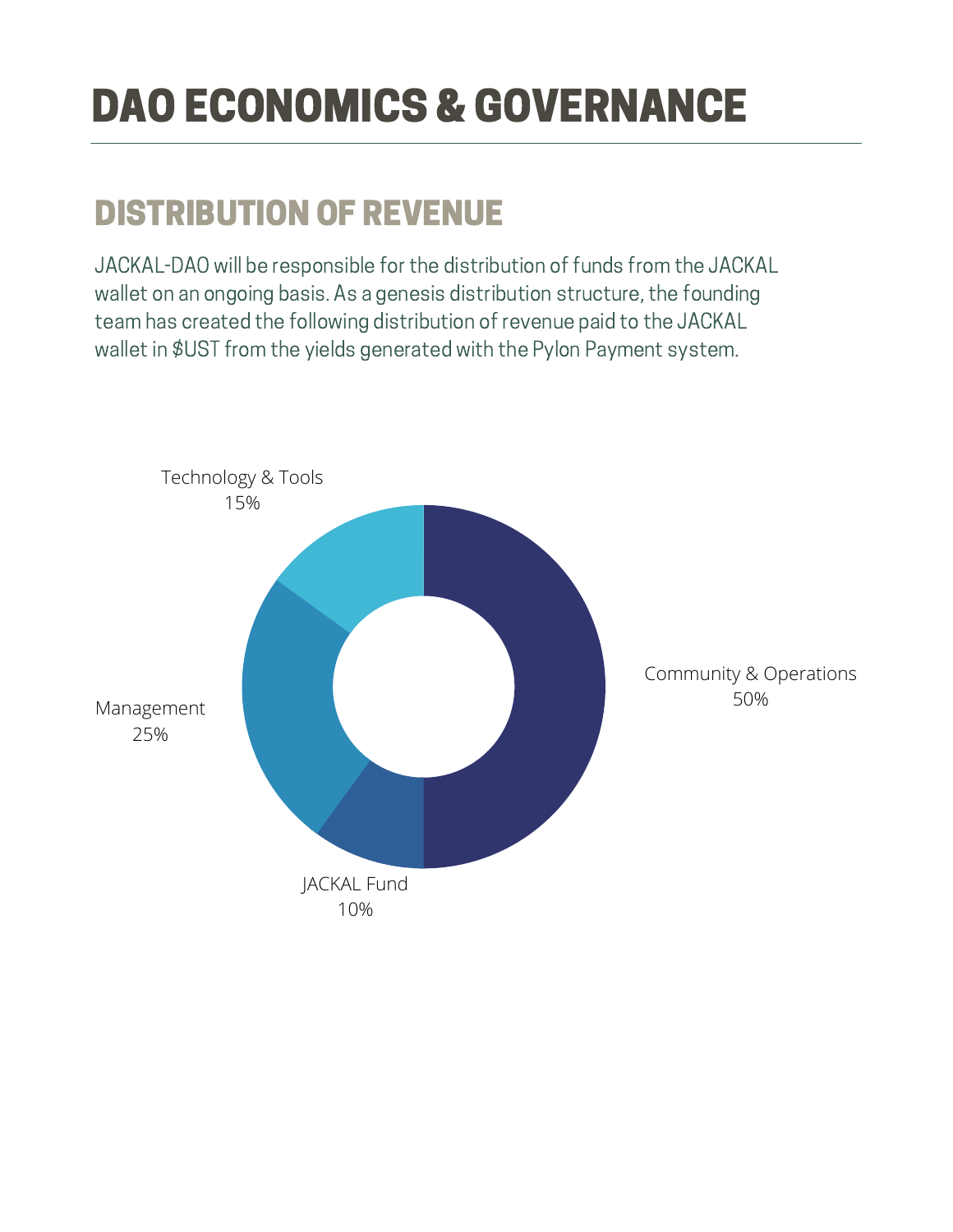### ROAD MAP

#### PHASE I

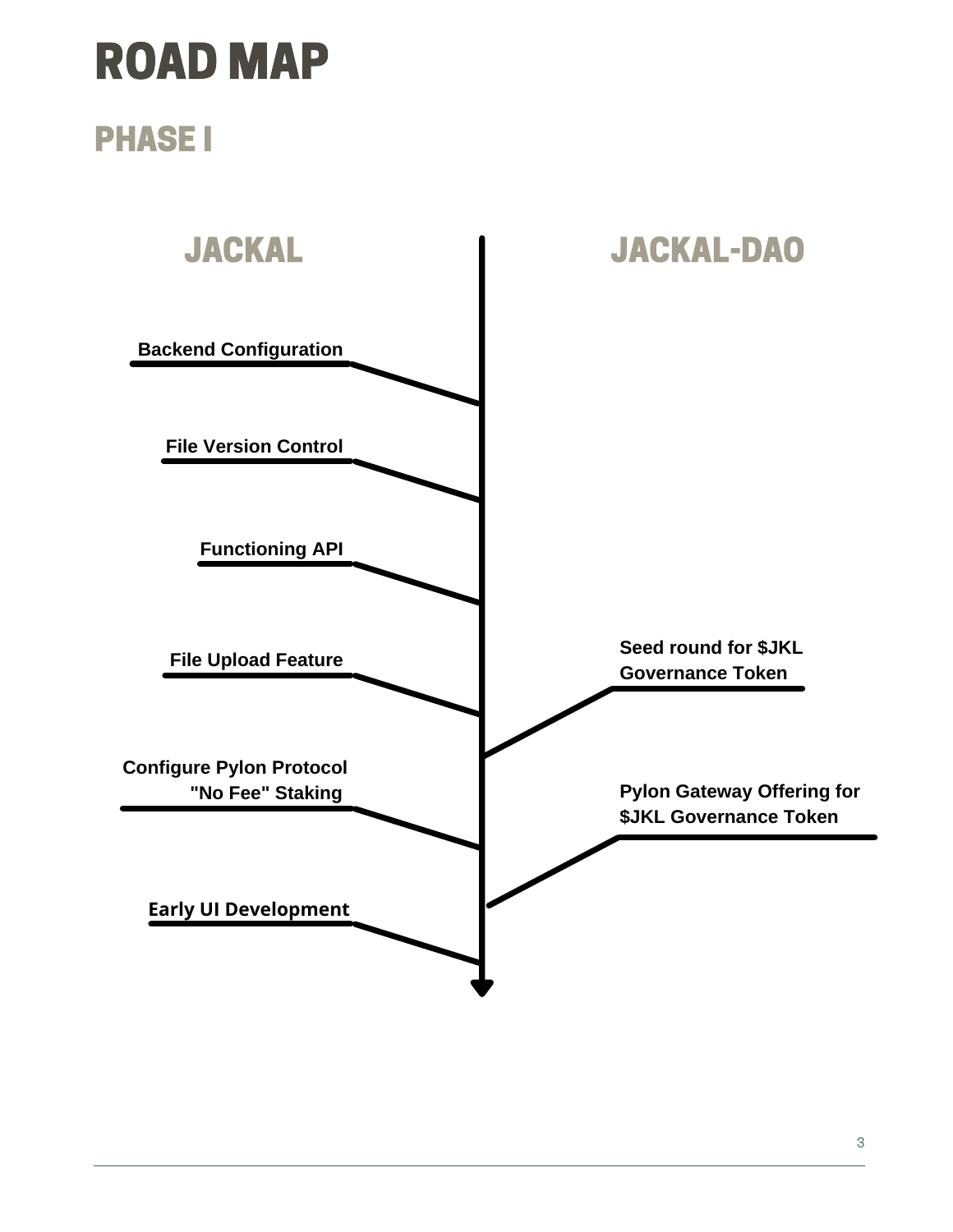### ROAD MAP

#### PHASE II

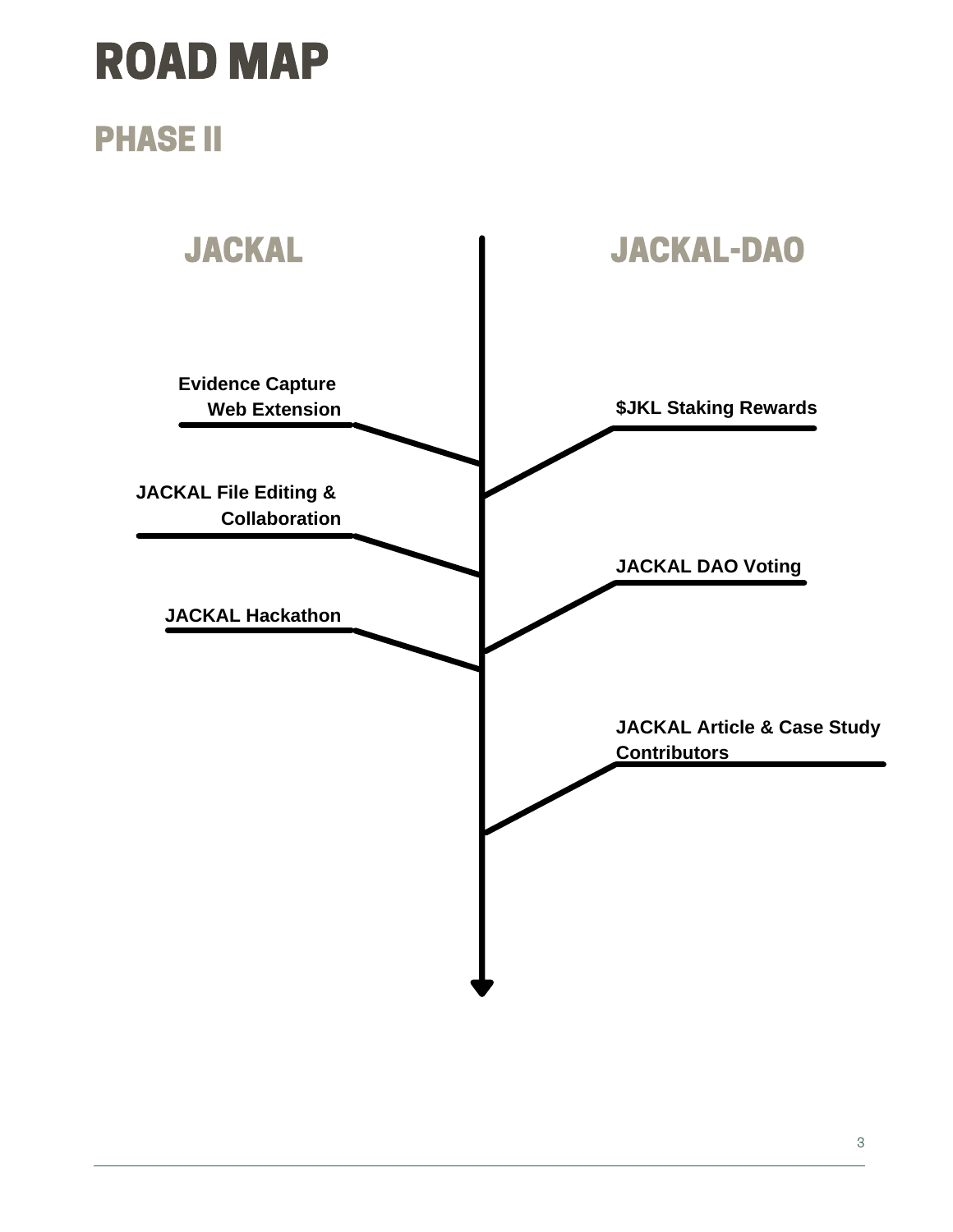### ROAD MAP

#### PHASE III

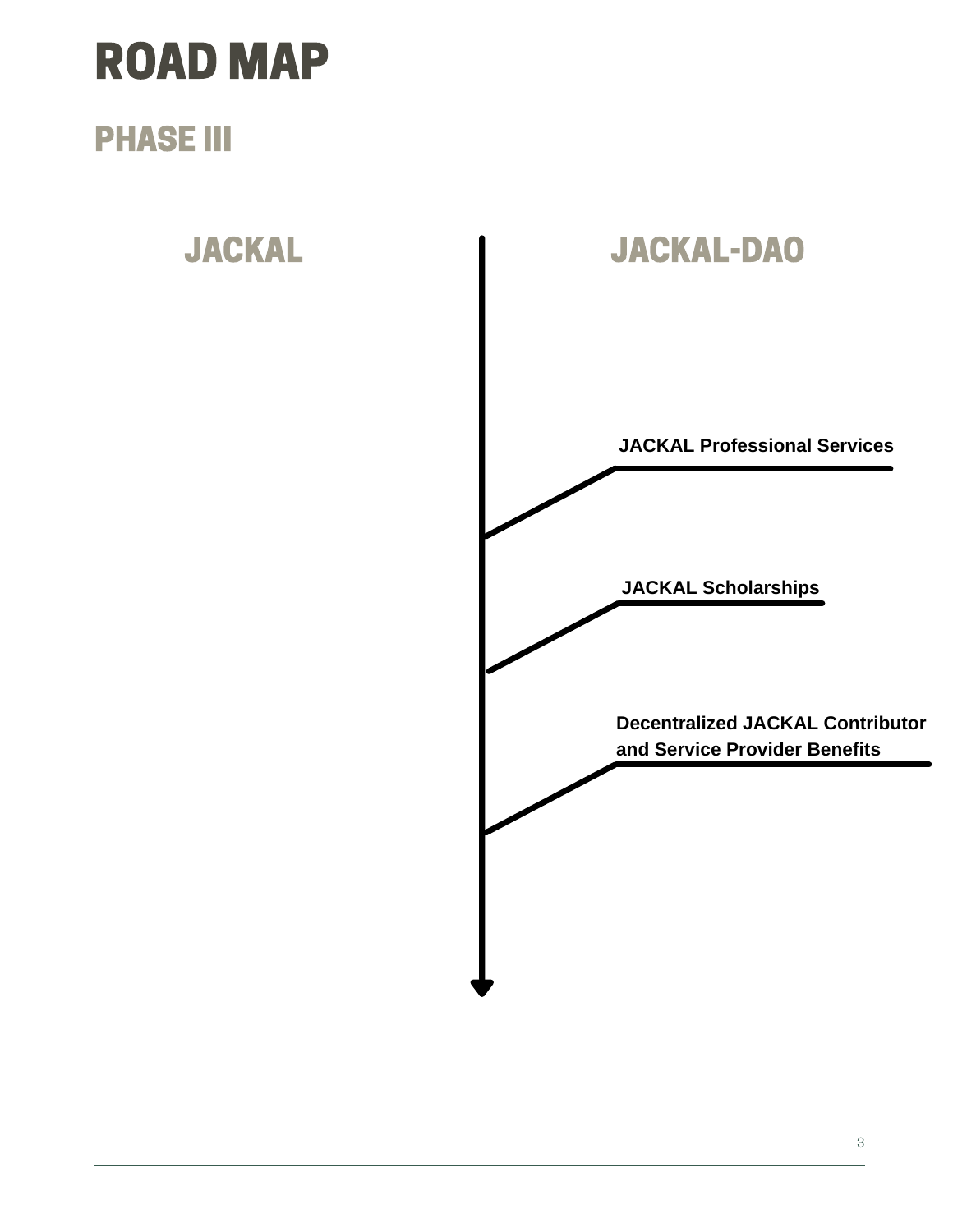# **CONCLUSION**

We believe JACKAL will provide ideal products and services that emerge from the confluence of state-of-the-art blockchain, decentralized finance technologies, decentralized autonomous organizations, cyber security, and forensics. JACKAL-DAO contributors can earn \$UST stable coin for their efforts and shape the DAO's features and future with earned or purchased \$JKL token. Bringing all these enabling technologies together presents a unique opportunity for the future of finance, real-world professions, and blockchain technology while providing an ideal fee-free payment system to our clients.

Welcome to the future of file storage, cyber security, and digital forensics.

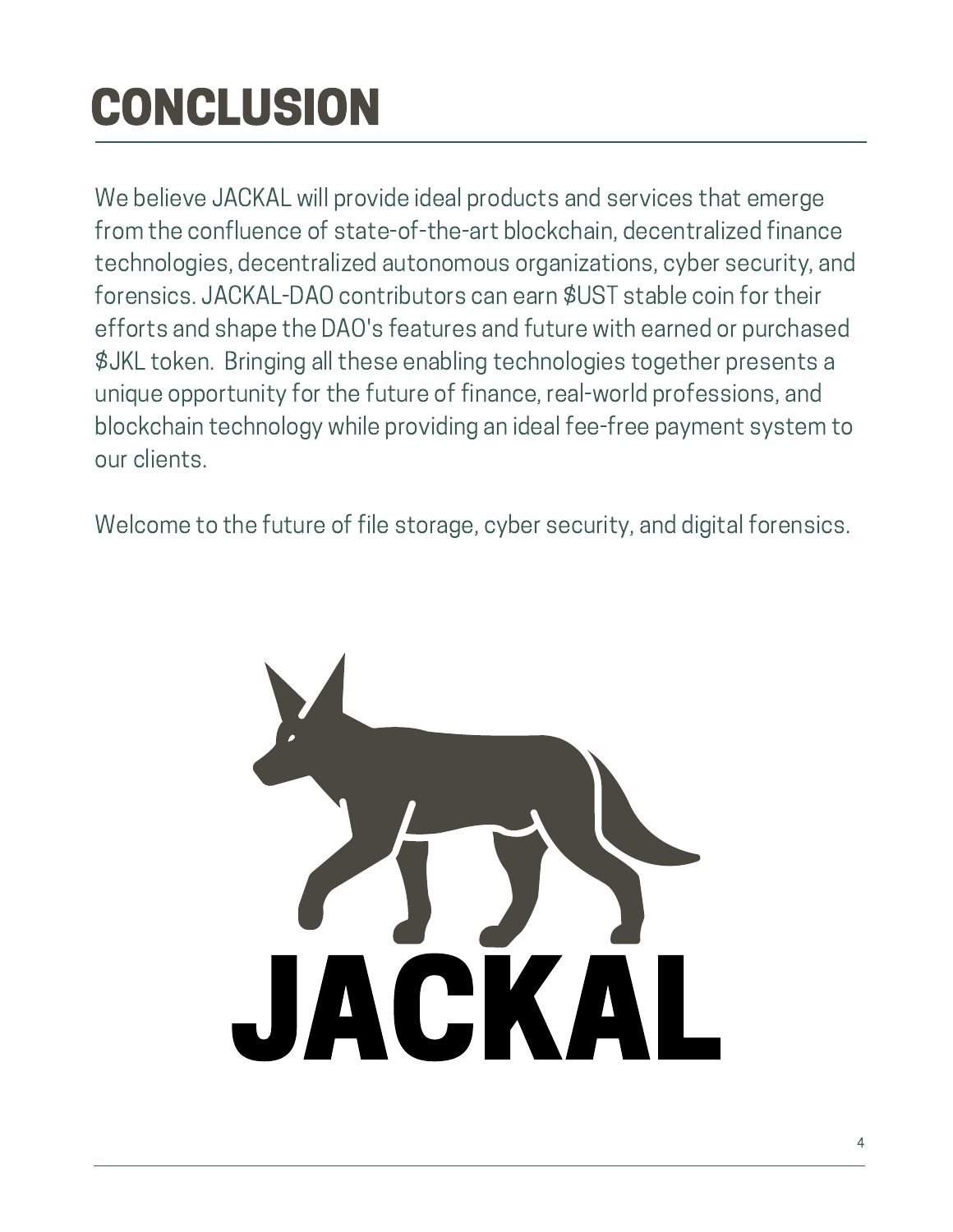## DISCLAIMER

Please read this disclaimer section carefully. If you are in any doubt as to the action you should take, you should consult your legal, financial, tax, or other professional advisors.

The information set forth below may not be exhaustive and does not imply any elements of a contractual relationship. While we make every effort to ensure that any material in this Lite Paper is accurate and up to date, such material in no way constitutes the provision of professional advice. JACKAL does not guarantee, and accepts no legal liability whatsoever arising from or connected to, the accuracy, reliability, currency, or completeness of any material contained in this Lite Paper. Participants and potential token holders should seek appropriate independent professional advice prior to relying on or entering into any commitment or transaction based on, material published in this Lite Paper, which material is purely published for reference purposes alone.

JACKAL will not be intended to constitute securities in any jurisdiction. This Lite Paper does not constitute a prospectus or offer document of any sort and is not intended to constitute an offer of securities or any solicitation for investment in securities in any jurisdiction. JACKAL does not provide any opinion on any advice to purchase, sell, or otherwise transact with JACKAL tokens and the fact of presentation of this Lite Paper shall not form the basis of, or be relied upon in connection with, any contract or investment decision. No person is bound to enter into any contract or binding legal commitment in relation to the sale and purchase of JACKAL tokens, and no cryptocurrency or other form of payment is to be accepted on the basis of this Lite Paper. No person is bound to enter into any contract or binding legal commitment in relation to the sale and purchase of JACKAL tokens, and no cryptocurrency or other form of payment is to be accepted on the basis of this Lite Paper.

This JACKAL Lite Paper is for information purposes only. We do not guarantee the accuracy of or the conclusions reached in this Lite Paper, and this Lite Paper is provided "as is". This Lite Paper does not make and expressly disclaims all representations and warranties, express, implied, statutory or otherwise, whatsoever, including, but not limited to: (i) warranties of merchantability, fitness for a particular purpose, suitability, usage, title or non-infringement; (ii) that the contents of this Lite Paper are free from error; and (iii) that such contents will not infringe third-party rights. And its affiliates shall have no liability for damages of any kind arising out of the use, reference to, or reliance on this Lite Paper or any of the content contained herein, even if advised of the possibility of such damages. In no event will team JACKAL or its affiliates be liable to any person or entity for any damages, losses, liabilities, costs or expenses of any kind, whether direct or indirect, consequential, compensatory, incidental, actual, exemplary, punitive or special for the use of, reference to, or reliance on this Lite Paper or any of the content contained herein, including, without limitation, any loss of business, revenues, profits, data, use, goodwill or other intangible losses. JACKAL makes no representations or warranties (whether express or implied), and disclaims all liability arising from any information stated in the Lite Paper. In particular, the "Roadmap" as set out in the text of the Lite Paper is subject to change, which means that JACKAL is not bound by any representations to the future performance and the returns of JACKAL. The actual results and the performance of JACKAL may differ materially from those set out in the JACKAL Lite Paper.